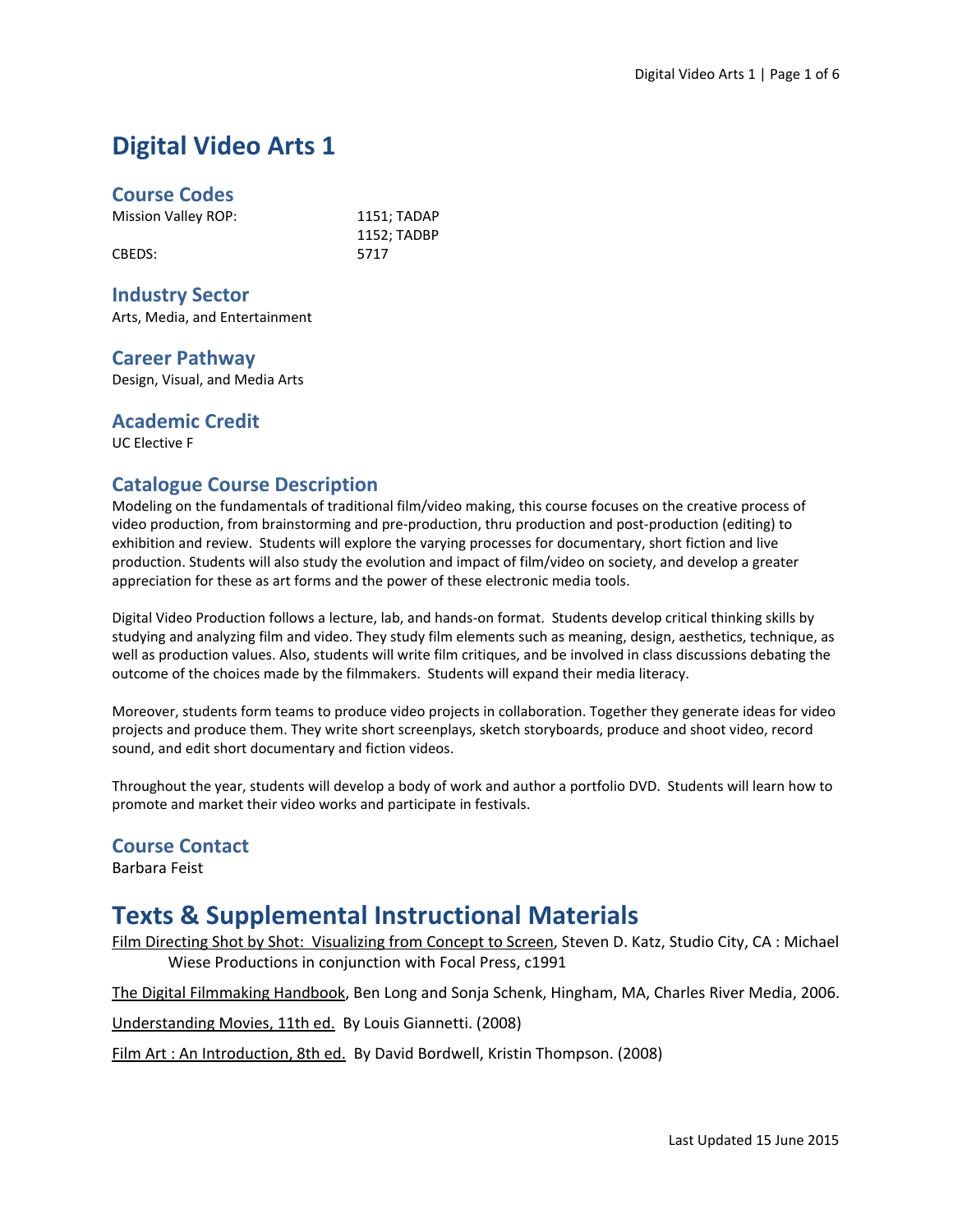- Aesthetics of sound: critical analysis of sound design in television and motion pictures. Vinay Shrivastava, Dubuque, Iowa, Kendall/Hunt, c1996.
- Lighting for Digital Video & Television, John Jackman, 2nd Ed., San Francisco, CA : CMP Books ; Berkeley, CA, Distributed to the book trade in the U.S. by Publishers Group West, c2004.

Television Production Handbook, 9th Edition. By Herbert Zettl (2006)

The Broadcast Journalism Handbook : A Television News Survival Guide. By Robert Thompson and Cindy Malone. (2003)

http://www.cybercollege.com

## **Course Outline**

#### **First Quarter**

- 1) Introduction to Film and Video Production
	- a) Introduction to the purpose of and elements that make up a film or video, with examples.
	- b) History of Television and Film
		- i) Research and report on major technological changes of filmmaking, including the introduction of color, video tape, cable and computers to the process.
		- ii) View and discuss the changing role of TV and Film as a source for information and entertainment. Explore other uses in our society, and other cultures.
		- iii) Compare and contrast art samples based upon time, place, origin, and the social, economic and political situation of the time or place.
	- c) Hero's Journey (Monomyth)– common elements in storytelling across cultures, both in content and delivery (story, song, drawings)
		- i) Formulas for storytelling, including character development, plot structure, and character motivation.
		- ii) History of storytelling elements and how they also apply across cultures.
- 2) Principles behind Video as Art
	- a) Introduction to the Principles of Design
		- i) Composition as it applies to art, photography, and cinematography, including the "rule of thirds" and camera movement.
		- ii) Use of composition to emphasize and de-emphasize a subject or object, based upon placement within the frame including appropriate uses to evoke mood.
		- iii) 180 rule as it applies to character vs. camera positioning and how its use or misuse can confuse and distract an audience.
		- iv) Depth of field and its use in conjunction with composition to emphasize and de-emphasize a subject or object by controlling what is in focus and what isn't.
	- b) Technical aspects of Cinematography (camera use)
- 3) Job Positions in Film
	- a) Identifying the major job positions in film production
	- b) Communication of these roles throughout the process and use of teamwork
- 4) The Production Process (workflow) through the production of a silent video
	- a) Conception of the idea (brainstorm and development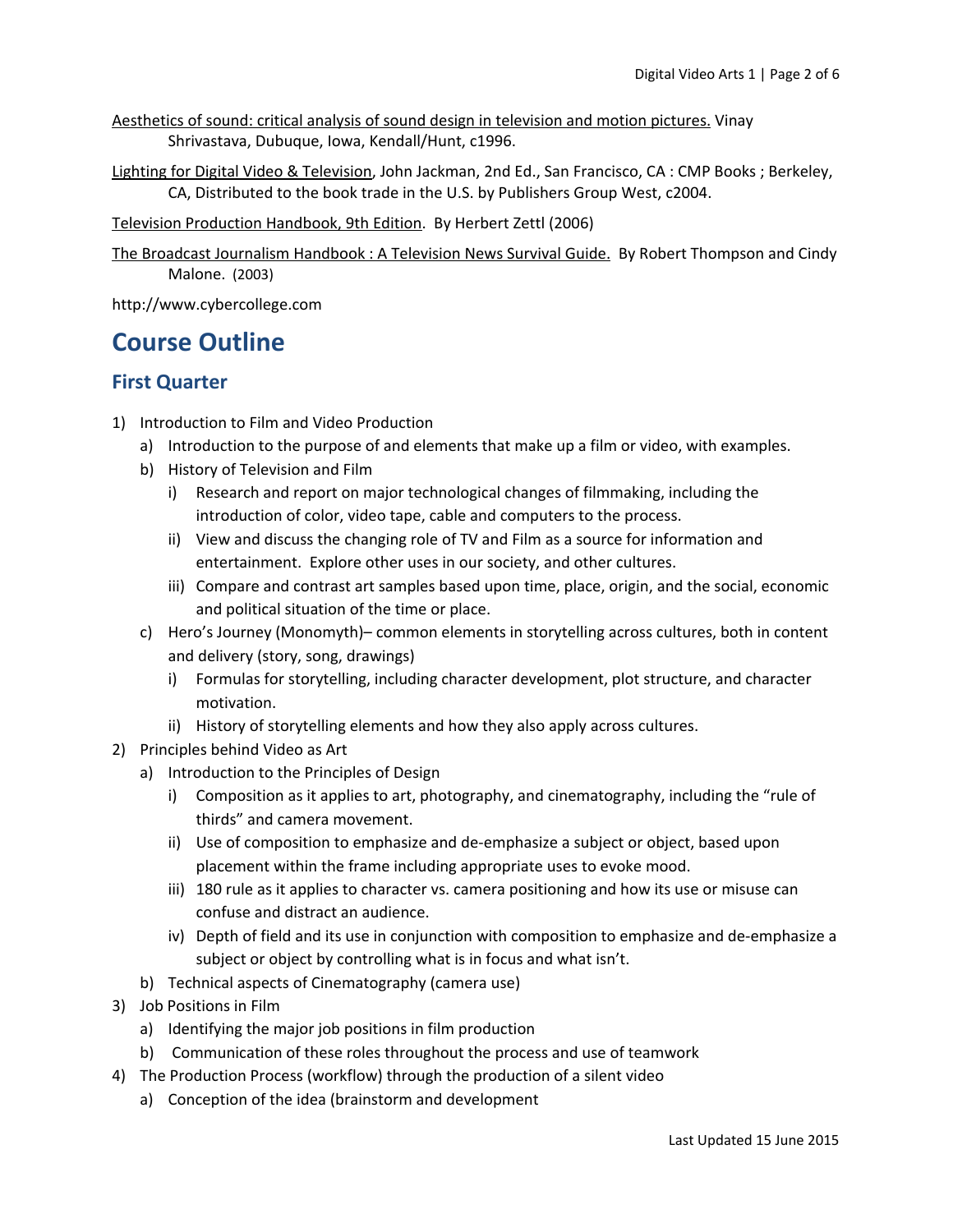- b) Pre-Production elements: screenplay, storyboarding, scheduling, permissions
- c) Production of a video thru capturing of images and sound.
- d) Post-Production thru non-linear editing (manipulation of images)
- e) Exhibition and Review
	- i) Reflect upon and critique one's work as a contributor to a team
	- ii) Discuss and critique peer videos from the standpoint of a videographer, critic, investor, theorist and an audience member
	- iii) Final versions of the silent video are saved to electronic folder.

#### **Second Quarter**

- 1) Film Critique
	- a) Review a film employing a critical eye to form and later defend an opinion
	- b) Discuss and evaluate the film from an audience perspective
- 2) Elements of Digital Video beyond Camera Use
	- a) Audio Recording
	- b) Lighting
		- i) Identify the different types of lights, and their parts and accessories
		- ii) Demonstration of 3-point lighting for a single subject and adaptations
		- iii) Changing subject dominance thru lighting; adapting existing lighting
		- iv) Compare the use of lighting in film/video to that used in traditional photography
	- c) Theory of film editing
	- d) Principles of graphic design
		- i) Aesthetics of graphic placement, color, font, and overall design in video
		- ii) Creation of graphics in an outside graphics program
		- iii) Compare/contrast the principles of design as they apply to both electronic and traditional art (such as paintings)
- 3) Documentary Production
	- a) Introduction to the documentary genre
		- i) Review sample films and excerpts from those professionally produced, and student videos that address a social issue.
		- ii) Choose a topic that addresses a social issue, and interview subjects to collect a variety opinions, views and expertise on the chosen topic
	- b) Pre-production of a documentary: storyboard, interview questions, lighting, b-roll
	- c) Production of a documentary (capturing of interviews and b-roll)
	- d) Post-production of a documentary
	- e) Exhibition and review of a documentary
		- i) Screen completed documentary projects with peer feedback and constructive criticism on message and treatment of the social issue.
		- ii) Final documentary versions saved to electronic folder.
- 4) Comprehensive exam on the vocabulary and fundamentals covered to date.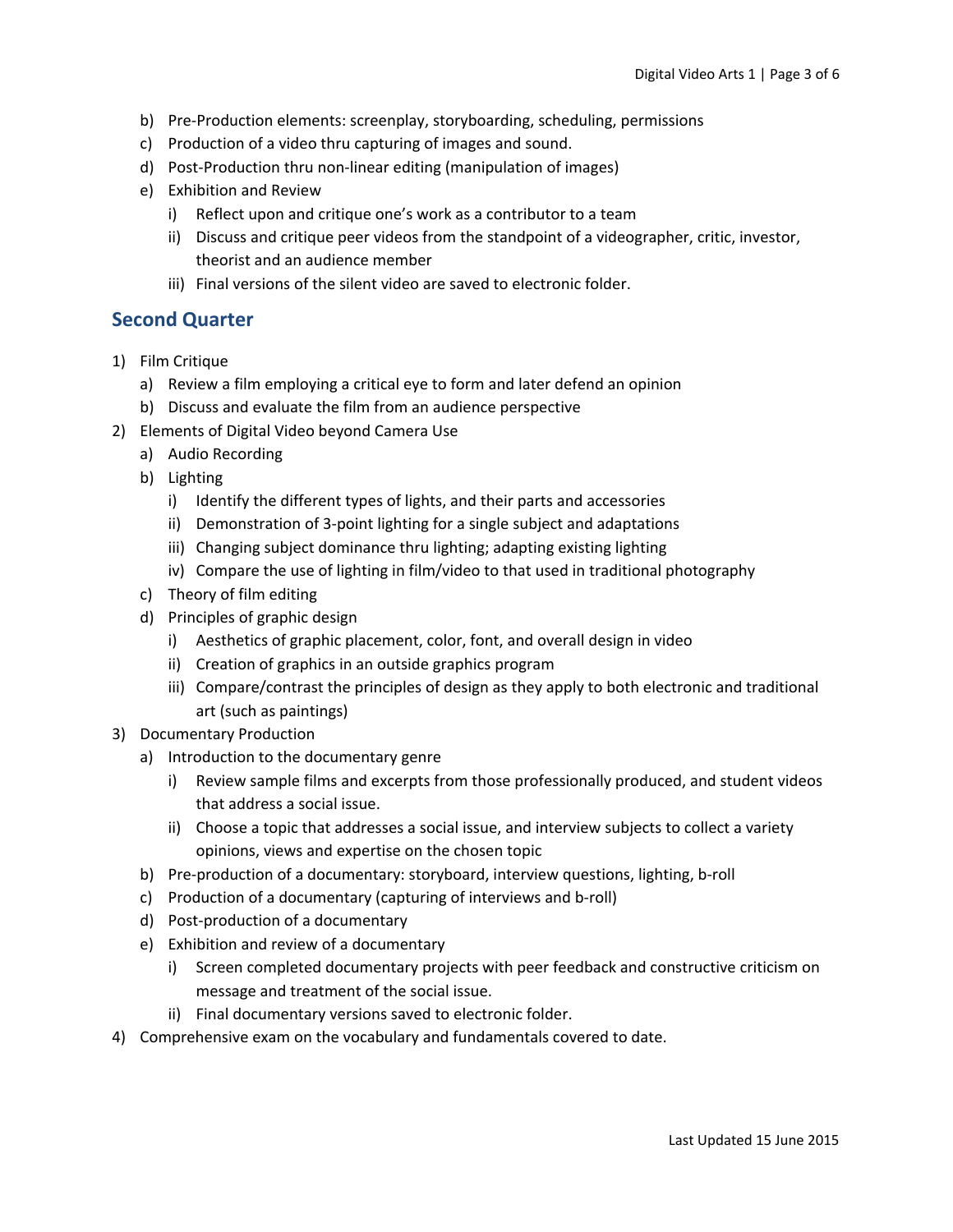### **Third Quarter**

- 1) Technology and its Influences on the Industry
	- a) Identifying media formats (for recording and storage)
		- i) Research the impact of digital media upon traditional broadcasting
		- ii) Research the new methods of delivering media content to audiences
	- b) Common cables and connectors
	- c) Identifying aspect ratio and resolution
	- d) Copyright law and digital downloading
- 2) Business Relationships in the Video Industry
	- a) Exploration of the current television industry and web outlets (such as YouTube)
	- b) Measuring viewership thru ratings and share
	- c) Media coverage and distributions
		- i) Choose a recent or current art exhibition and research media coverage in magazines, on television, and in newspapers
		- ii) Compare and contrast the results.
	- d) Art as a Marketing Tool
		- i) Identify a school performing arts production, and its intended audience
		- ii) Script and storyboard a commercial to advertise the production
		- iii) Design a poster and flyer using visual elements from the production
- 3) Introduction to Live Television Production
	- a) Discuss the television production positions (crew) and compare to those in film.
	- b) Demonstration of job positions / elements specific to live television
	- c) Students work in teams to research, write and direct a short live informative broadcast in which they review a traditional art exhibit and a digital art exhibit.
	- d) Select clip and full videos saved to electronic folder.

#### **Fourth Quarter**

- 1) Exploration of Artistic Elements in Film
	- a) View and critique a foreign film
		- i) Discuss the purpose and role of film in other cultures
		- ii) Discuss how the beliefs and traditions of that culture may have influenced the meaning, and how might it vary depending on the audience
	- b) Manipulation of an audience thru camera angles and editing (Kuleshov Effect)
		- i) View an example of the Kuleshov Effect in which editing of multiple camera angles is used with the knowledge that an audience will assume the shots go together (such as Battleship Potemkin's "Odessa Steps" sequence)
		- ii) View a piece of propaganda (such as a wartime newsreel)
		- iii) Discuss how the message or meaning of a sequence can change over time for an audience
- 2) Critique a Director, Cinematographer, or Editor and share findings with the class
	- a) Comparing/contrasting multiple works for both style and message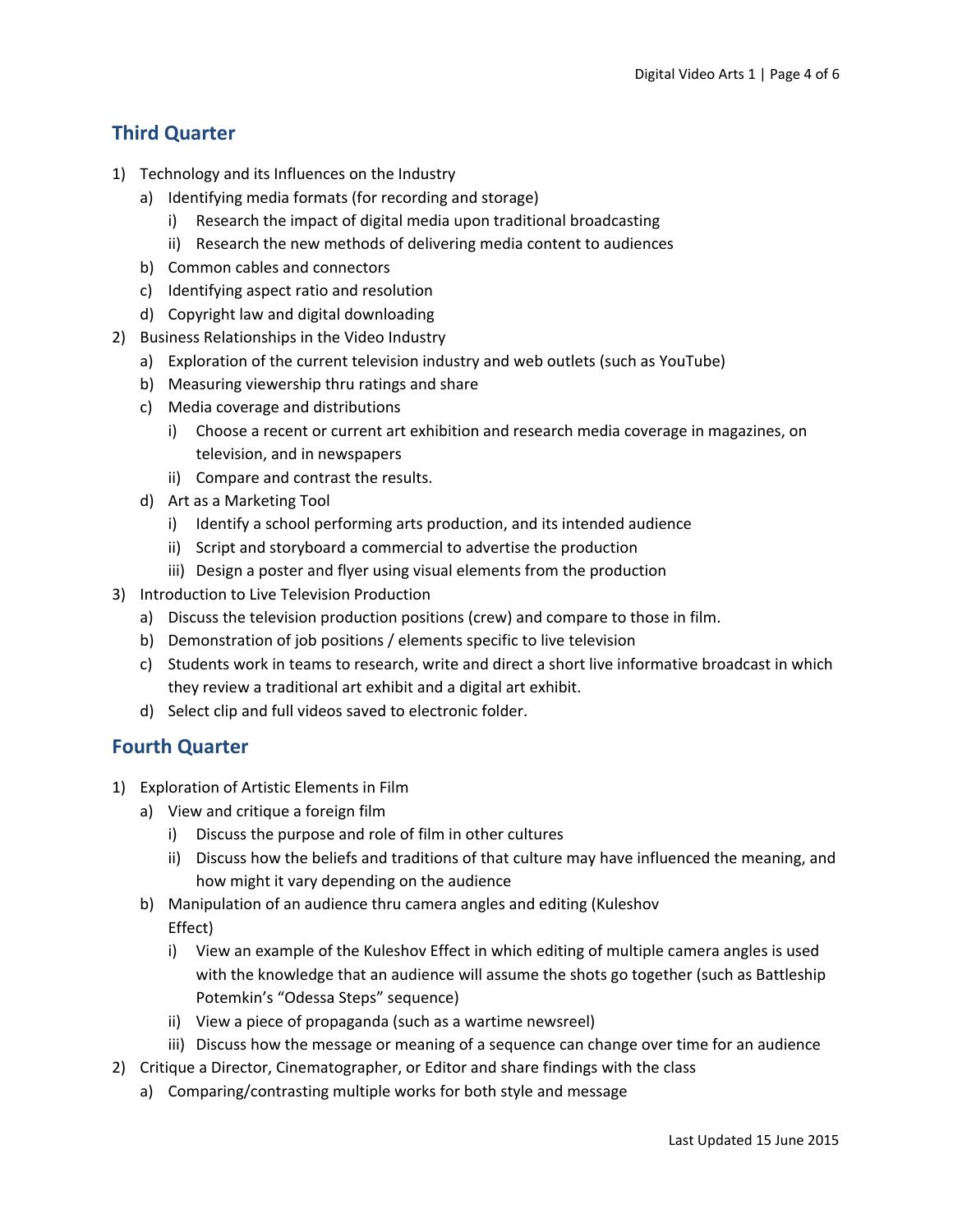- b) Note consistent or repeated elements of design and their impact upon the artist's work
- c) Compare/contrast various cinematographers' styles with those of known visual artists.
- 3) Production of a Final Film
	- a) Research themes in literature and history, and brainstorm ideas
		- i) Past student videos are shown to the class for evaluation (may include videos from equivalent courses from other schools)
		- ii) Identify and troubleshoot problems and challenges visible within viewed videos, and compare to the students own video ideas.
	- b) Writing treatments for marketing video ideas, prior to script development
	- c) Scout and photograph potential locations, from a cinematographer's perspective, then create a lighting design.
	- d) Production of a student video that demonstrates the skills and artistic storytelling abilities of the student.
	- e) Practice and purposes of film screening and revision
- 4) Exhibition
	- a) Lecture: purposes and content of a demo reel (electronic portfolio)
	- b) Assemble video projects into individual demo reels and prepare videos for internet streaming
	- c) Creation of portfolio website.
- 5) Reflection and Self-Critique
	- a) Recognizing style and technique in others work, using the principles of design
	- b) Recognizing the same elements in the environment
	- c) Identify the techniques used in their own work

### **Key Assignments**

- 1) Research the history of television and film as an art medium, and the technical innovations that have influenced it.
- 2) Hands-on use of production equipment including: camera, lights, and microphones.
- 3) Study the design elements in film / video including: storytelling, cinematography (focus, framing, lighting), sound design, graphic design, editing.
- 4) Create a short, silent video following the phases of production: Pre-production process (storyboard, script, etc) Production (camera work), Post-production (editing) and Exhibition.
- 5) Film Analysis review a film employing a critical eye from various standpoints (artist, art critic, etc) and defend your opinion. Note the film's intended meaning and audience.
- 6) Produce a documentary on a subject of social importance, following the phases of production, and using a lighting design and graphics.
- 7) Research the current trends in video / television technology, including new methods of distribution.
- 8) Research media coverage of an art exhibition in a variety of media outlets.
- 9) Create an advertising campaign for a school's theatre or dance performance.
- 10) Record a "live" broadcast in which a traditional and digital art exhibits are reviewed.
- 11) Film Analysis films from foreign and diverse cultures
- 12) Film Analysis study the styles and consistent or repeated elements in the film of a specific cinematographer, editor, or director.
- 13) Produce a film with a cross-cultural or universal theme.